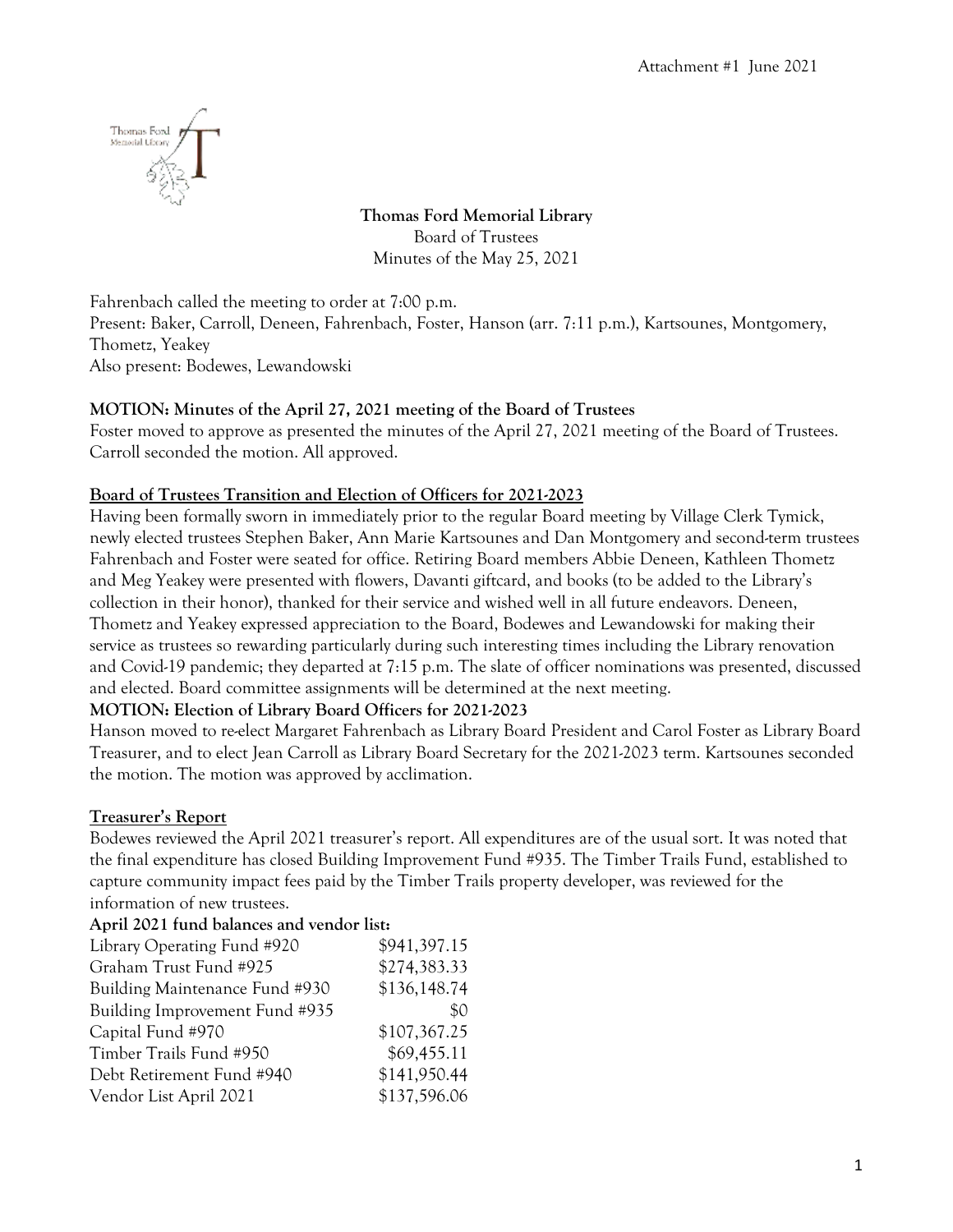## **MOTION: April 2021 Treasurer's Report**

Carroll moved to approve the April 2021 treasurer's report and vendor list. Baker seconded the motion. **Roll Call:**

Baker AYE Carroll AYE Fahrenbach AYE Foster AYE Hanson AYE Kartsounes AYE Montgomery AYE All approved.

## **Librarian's Report**

- **Departing Trustees**. Bodewes recognized the contributions of retiring Trustees Abbie Deneen, Kathleen Thometz and Meg Yeakey.
- **The Summer Newsletter** which covers June, July and August will be in resident mailboxes this week. The newsletter is full of programs, news, and summer reading club activities. Most programs remain virtual; visits to the Library to pick up materials and claim prizes – and visit staff – are encouraged. We are looking forward to a busy summer at the Library.
- **New Trustee Orientation** is discussed later on the agenda.
- **The Board Member Contact List** (draft) was distributed. Trustee Library email addresses should be used for all official communications. The finalized Contact List will be distributed at the June meeting.
- **Staff News.** We are happy to welcome Izzy Gut as our new Marketing Coordinator. Izzy will have responsibility for the Library's newsletter design, social media platforms and marketing materials for programs and services.
- **Non-Resident Cards** are discussed later on the agenda.
- **Statistics and Departmental Reports** were presented.

**Visitors/Public Comment**: None.

### **Communications**: None.

### **Committees**:

### **Friends of the Library**

Bodewes reported on the May 11 meeting of the Friends of the Library. The Friends have resumed activity and are accepting book donations. The next planned Book Sale will be in Spring 2022. Library staff will assist with the acceptance of donations. Initiatives include member recruitment and leadership development. It was noted that the Library's Free Bookshelf was very popular with the community during the limited service period.